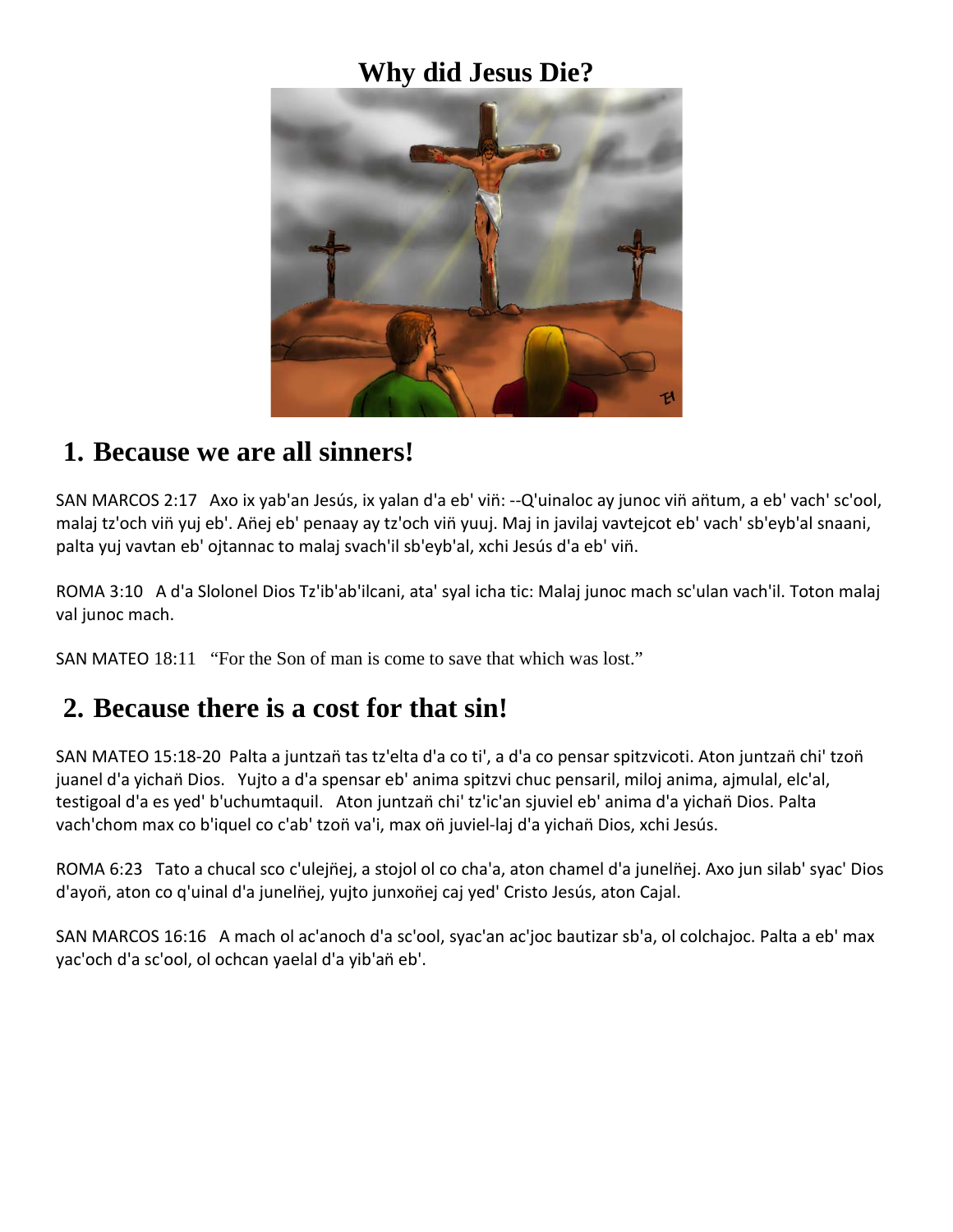

**There is a cost for sin!**

## **3. Because Jesus died and paid for our sins on the cross!**

SAN MATEO 1:21 A jun unin ol aljoc chi', vinac unin. JESÚS ol ac' sb'iej, yujto a' ol ex colancanelta a ex schoñab' ex tic d'a yalañ e mul, xchi d'a viñ.

ROMA 5:8 Palta ix sch'ox Dios to te xajan oñ yuuj, yujto ayic te chuc oñ, ix yac'cham sb'a Cristo cuuj.

SAN JUAN 3:16 Yujto te xajan eb' anima d'a yolyib'an̈q'uinal tic yuj Dios, yuj chi' vach'chom a inn̈ej Yuninal in, palta in yac'coti yic vach' a eb' tzin ac'anoch d'a sc'ool, mañ ol satel-laj eb', palta ay sq'uinal eb' d'a junelñej.

SAN MATEO 18:11 "For the Son of man is come to save that which was lost."

## **4. Salvation is a free gift, not by good works. You must take God's word for it, and trust Jesus alone!**

HECHOS 4:12 Malaj junocxo mach syal oñ scolani, yujto a d'a yolyib'añq'uinal tic, malaj junocxo mach ix ac'ji yopisio yuj Dios yac'an co colnab'il, an̈ej val Jesús, xchi vin̈ d'a eb'.

ÉFESO 2:8-9 Yuj val svach'c'olal Dios colb'il on̈xo, yujto ix cac'och Cristo d'a co c'ool. A jun b'aj ix cac'och d'a co c'ool chi', mañoc d'ayoñ ix paq'ui, palta a Dios ix ac'an d'ayoñ. Mañ yujoc junoc tas vach' sco c'ulej tzoñ colchaji, yic malaj junoc oñ syal quic'anchaañ co b'a.

TITO 3:5 Yuj chi', ix on̈ scolo'. Man̈ yujoc junoc tas vach' ix co c'ulej ix on̈ colchaji, palta yujn̈ej to ix oc' sc'ool Dios d'ayoñ. Ayic ix yic'anel co mul, ichato ix oñ aljixi d'a schaelal. Yuj Yespíritu ix q'uexmaj co pensar.

# **5. We must put our faith and trust in Christ alone!**

SAN MARCOS 9:23 --¿Tas yuj tzala' tato syal vuuj? Syala' ta tzac'och Dios d'a a c'ool. A mach tz'ac'anoch Dios d'a sc'ool, masanil tas ol yal yuuj, xchi Jesús d'a vin̈.